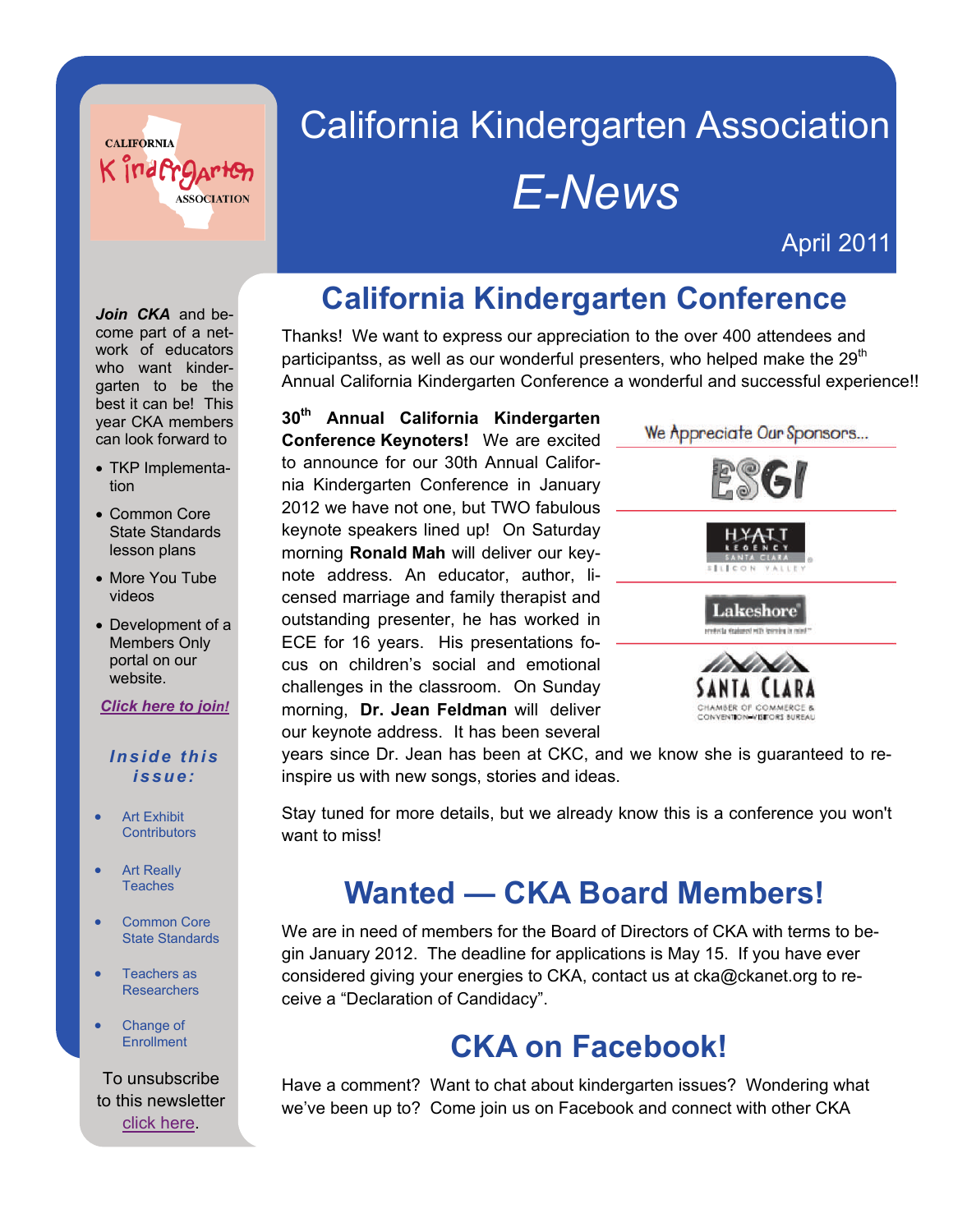## **2011 Young Children's Art Exhibit Contributors**

The Visual Arts Committee appreciates and celebrates the beautiful and unique pieces of art work that were on display at the Hyatt Regency Santa Clara during the 29th Annual California Kindergarten Conference. Our sincere thanks to the following teachers and their talented students.



ABC Unified/Burbank — **Elizabeth Caballero, Arianne Keester & Deborah MacInnie** Antioch Unified/MNO Grant— **Katherine Kelley & Alicia Solano** Orchard Park — **Delfina Calderon & Beth Neal**  Archdiocese of Oakland/All Saints — **Lucille Rivera** St. David's — **Carol Seuferer** Archdiocese of San Francisco/Good Shepherd — **Carla Farren** Belmont Redwood Shores/Nesbit—**Marey Richins** Capistrano Unified/Bathgate — **Debra Weller** Foothill Ranch Unified/Foothilll Ranch — **Illeana Tavares** Gilroy Unified/Antonio del Bono – **Andrea Federspiel** Moreland Unified/Easterbrook Discovery – **Janice Gorman** Mt. Diablo Unified/Strandwood — **Kathy Hoffman, Danielle Holt & Sharon Kurk** 

Newell Unified/Peachland Ave.— **Palma Lindsey** Placer Hills Unified/Sierra Hills — **Kathy Sindel & Cindy Tuisku**

Plumas Lake Unified/Rio del Oro — **Allyson Hallback**  Portland Public Schools/Sabin—**Emily Foster & Christopher Lamp**  Redwood Shores Unified/Nesbit School—**Mary Richins**  South San Francisco Unified/Martin—**Laura Darcy & Susie Krieger** Skyline—**Kristi Yee**  Stratford Schools/Sunnyvale Campus—**Yogita Bhatkhande, Palak Chauhan, Angie Hollingshead, Nanik Kurniawati, Leslie Morales, Rhonda Moulden, Grace Nguyen, Pam Reuswsaat, Nicole Reyes & Sara Rostini**  West Contra Costa Unified/Dover School—**Nadia Soto** Downer—**Sylvia Alarcon, Stephanie Figula & Sylvia Trillia**  Fairmont—**Bonnie Janora**  King—**Ann Krause**  Lincoln—**Alesa Arbuckle**  Marie Murphy—**Linda Becker & Kimberly Stewart** Valley View—**Rochelle Houska & Lisa Maloney**  Washington—**Patricia Gangwer**  Wilson—**Julie Nguyen** 



*To submit art for next year's exhibit, [click here](http://www.ckanet.org/special.cfm?pagenum=413).* 

# **Art Really Teaches 4th Edition**



The new, 140 page  $4<sup>th</sup>$  Edition is bigger and better! The new edition includes new color photos of art projects by four-, five-, and six-year-old artists from throughout the state, tips for framing artwork, and a project title index as well as over 400 activities to help you teach the standards in Math, Language Arts, Social Studies, Science and Visual Art.

*ART Really Teaches* helps you teach academic standards the way children learn best—with hands-on art projects. It's a must for Kindergarten teachers. The cost if \$35 plus shipping/handling. To order yours today and put it to use in your classroom, please contact the CKA office at cka@ckanet.org or 916- 780-5331.